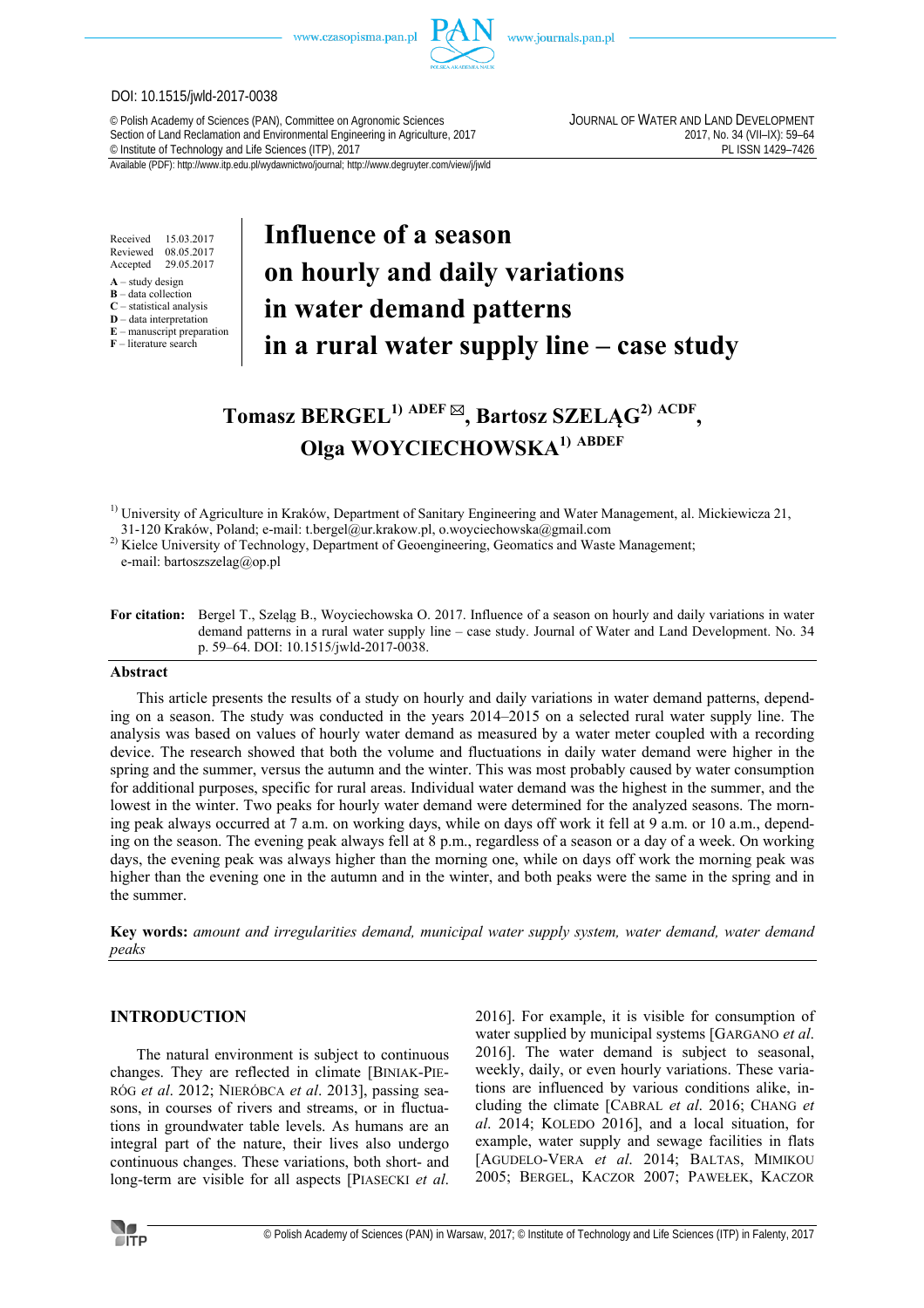60 *T. BERGEL, B. SZELĄG, O. WOYCIECHOWSKA*

2006]. Additionally, a type of a place (tourist, rural, urban, suburban) together with habits and lifestyle of its inhabitants play an important role, shaping the water demand patterns. Some authors also suggested other factors, including price of water and a fee for discharging wastewater [KOLEDO 2016] or tightness of water supply lines [IWANEK *et al*. 2015].

Variations in the water demand are also influenced by a season of a year. GRUSZECKI and KANA-REK [2004], in their study conducted at a tourist place (Kołobrzeg), found an increase in water consumption in the summer, maintained for several dozen days. Contrary to that, the lowest demand for water occurred in the winter (excluding a winter holiday period, associated with an increase in tourism). Similar conclusions were drawn by PAWEŁEK and KACZOR [2006], who studied the water demand in a detached house in Krakow, where average water consumption was significantly higher in the summer versus other seasons. BERGEL and KACZOR [2007], in their study covering two farms in Małopolska province, also found that the demand was the highest from May to July, and the lowest from January to March. Another analysis of water demand patterns in 35 buildings in Mszana Dolna, conducted by CHMIELOWSKI *et al*. [2009], revealed that its maximum values were noticed in detached houses in the summer and in multi- -family houses in the spring and the summer. The lowest demand was observed in detached houses in the autumn and in multi-family houses in the winter.

Seasonal fluctuations in the water demand are also associated with additional needs, more frequently occurring in detached versus multi-family houses, and including washing of cars and agricultural equiCIent, maintaining cleanness in building surroundings and on pavements, watering of gardens, green areas or flower beds, breeding of farm animals, diluting plant protection agents, and other purposes, for example, construction works [BERGEL, PAWEŁEK 2005].

The aim of this study was to evaluate an effect of a season on hourly and daily variations in water demand patterns in a small water supply line.

#### **STUDY SUBJECT AND METHODS**

The study on the water demand patterns was conducted in a water supply system in a village Wola Zachariaszowska (Zielonki commune, Kraków district, Małopolska province). It covered two years  $(2014-2015)$  divided into calendar seasons. The analysed water supply system delivers water to households, service facilities, and public utility buildings (a school and a kindergarten). The number of households connected to the network was 355 in 2014 and 364 in 2015, and the number of inhabitants increased from 875 in 2014 to 905 in 2015.

Readouts from a water meter Sensus MelStream Plus 80 with a Sensus HRI-Mei B4 module sending impulses to a recording device connected with a comprehensive system monitoring operation of components of the water supply system in the whole commune were used in the analysis. The water meter was installed on an outlet duct from an initial reservoir in the network, and the recording device recorded the readouts at full hours.

Prior to the analysis, the values of the hourly water demand were standardized by dividing the flow volume at a time *t* by the total daily water demand for individual days. Then atypical water demand distribution patterns, including random events such as failures or the tank cleaning, were eliminated using the Grubbs' test [STANISZ 2007].

Coefficients of irregularity in the daily and the hourly water demand patterns in each season were determined for the studied facility. The daily coefficient of irregularity was calculated as a ratio of the maximum daily demand to the average daily demand in the analysed period. The hourly coefficient of irregularity was determined for days with the maximum water demand as a ratio of the maximum to the average hourly water demand.

Statistical analyses were conducted for the obtained time series, starting with an analysis of the variation in the water demand at individual hours during a day, on a basis of box and whiskers diagrams. Then, using the *k*-means method, the hourly water demand distribution patterns were determined for working days and for days off work (holidays, Saturdays, Sundays) in individual seasons. In this method, the *k* number of clusters was selected, maximally different from each other. The calculations required selecting in advance a specific number of clusters into which the set would be divided. This way, a *k* number of subsets were created, and then the items were moved within, to ensure the largest possible distance between them within the subsets. In this procedure the actions described above were performed simultaneously, striving to achieve the most effective separation of the clusters. In the conducted analysis, the assumed number of iterations was 10, and the number of clusters, *k*, was 2. This corresponded to two clusters of variations in the daily water demand in individual seasons: working days and days off work.

#### **RESULTS ANALYSIS AND DISCUSSION**

The conducted analysis showed that the water demand was the highest in the summer, and the lowest in winter, corresponding to 28% and 21.5% of the annual demand, respectively. The obtained results were consistent with studies of other authors [BER-GEL, KACZOR 2007; CHMIELOWSKI *et al*. 2009; GRU-SZECKI, KANAREK 2004; PAWEŁEK, KACZOR 2006].

Mean water demand per a statistical inhabitant ranged from 109.0  $dm^3 \cdot Cl^{-1} \cdot d^{-1}$  in winter to 135.8  $dm^{3} \cdot CI^{-1} \cdot d^{-1}$  in the summer. Observed irregularities in demand were the highest in the summer, with a maximum value of 332.6  $dm^3 \cdot Cl^{-1} \cdot d^{-1}$  during a day, and the lowest in the autumn (191.0  $dm^3 \cdot CI^{-1} \cdot d^{-1}$ ). The lowest daily demand of 80.0  $dm^3 \cdot Cl^{-1} \cdot d^{-1}$  was observed in the winter (Tab. 1).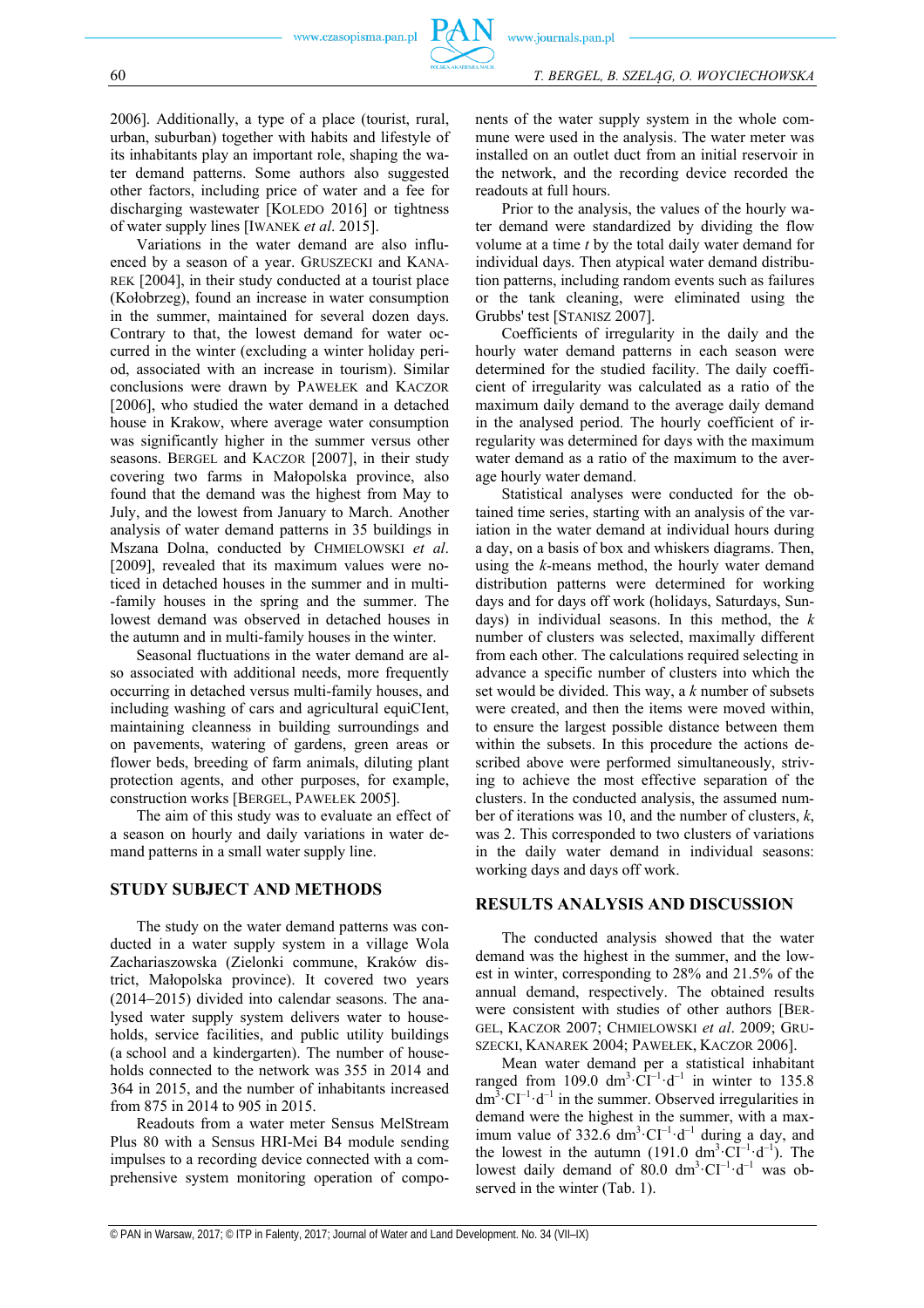*Influence of a season on hourly and daily variations in water demand patterns in a rural water supply line – case study* 61

 $P_f$ 

| Season | Water demand, $dm^3 \text{ } CI^{-1} \cdot d^{-1}$ |      |       |
|--------|----------------------------------------------------|------|-------|
|        | mean                                               | mın  | max   |
| Winter | 109.0                                              | 80.0 | 203.3 |
| Spring | 117.2                                              | 83.4 | 320.0 |
| Summer | 135.8                                              | 90.3 | 332.6 |
| Autumn | 131.9                                              | 83.0 | 191.0 |

**Table 1.** Water demand in individual seasons

Source: own study.

Furthermore, it was found that in the winter 78% of observed values for the water demand were within the range of 90–120 dm<sup>3</sup> $\cdot$ CI<sup>-1</sup> $\cdot$ d<sup>-1</sup>. On the other hand, in the spring and in the summer, 79% and 65% of all observations, respectively, were characterized by the

demand at a level of  $100-150 \text{ dm}^3 \cdot \text{CI}^{-1} \cdot \text{d}^{-1}$ . In the autumn, two peaks in the water demand occurred, resulting possibly from the varying water demand in the two analysed years. The first of those peaks (100– 120  $dm^3 \cdot CI^{-1} \cdot d^{-1}$ ) represented 36% of analysed values, while the second  $(140-160 \text{ dm}^3 \cdot \text{CI}^{-1} \cdot \text{d}^{-1})$  accounted for 30% of the observations. The presented histograms show that the daily demand spanned a wider range in the spring and in the summer (80– 340 dm<sup>3</sup> $\cdot$ CI<sup>-1</sup> $\cdot$ d<sup>-1</sup>) than in the winter or the autumn  $(70-220 \text{ dm}^3 \cdot \text{CI}^{-1} \cdot \text{d}^{-1})$  (Fig. 1). This situation could result from the water demand for other purposes, as discussed in another paper [BERGEL, BUGAJSKI 2008].



Fig. 1. Histograms for daily water demand in each season; source: own study

**Table 2.** Coefficients of irregularity for daily and hourly water demand in each season

| Season |      |                 |
|--------|------|-----------------|
| Winter | .86  | .82             |
| Spring | 2.42 | 2.01            |
| Summer | 2.37 | .6 <sup>7</sup> |
| Autumn |      | 7.4()           |

Source: own study.

Additionally, the analysis of irregularities in the water intake during individual seasons was supplemented with calculating the coefficients of daily and hourly irregularities (Tab. 2). The demand pattern

characterized by the  $N_d$  coefficient was significantly more varied in the spring and the summer, than in the autumn and the winter. Similarly as for the daily demand (Fig. 1), its higher variability in those periods could result from the demand for additional purposes.

The coefficient of hourly irregularity,  $N<sub>h</sub>$ , ranged from 1.67 for the summer to 2.40 for the autumn.

Then box-whiskers diagrams were plotted for each season, describing a share of the hourly water demand in the total daily water demand. Figures 2 and 3 show, as an example, variations in the hourly water demand for working days and for days off work during the summer. Quartile interval values revealed that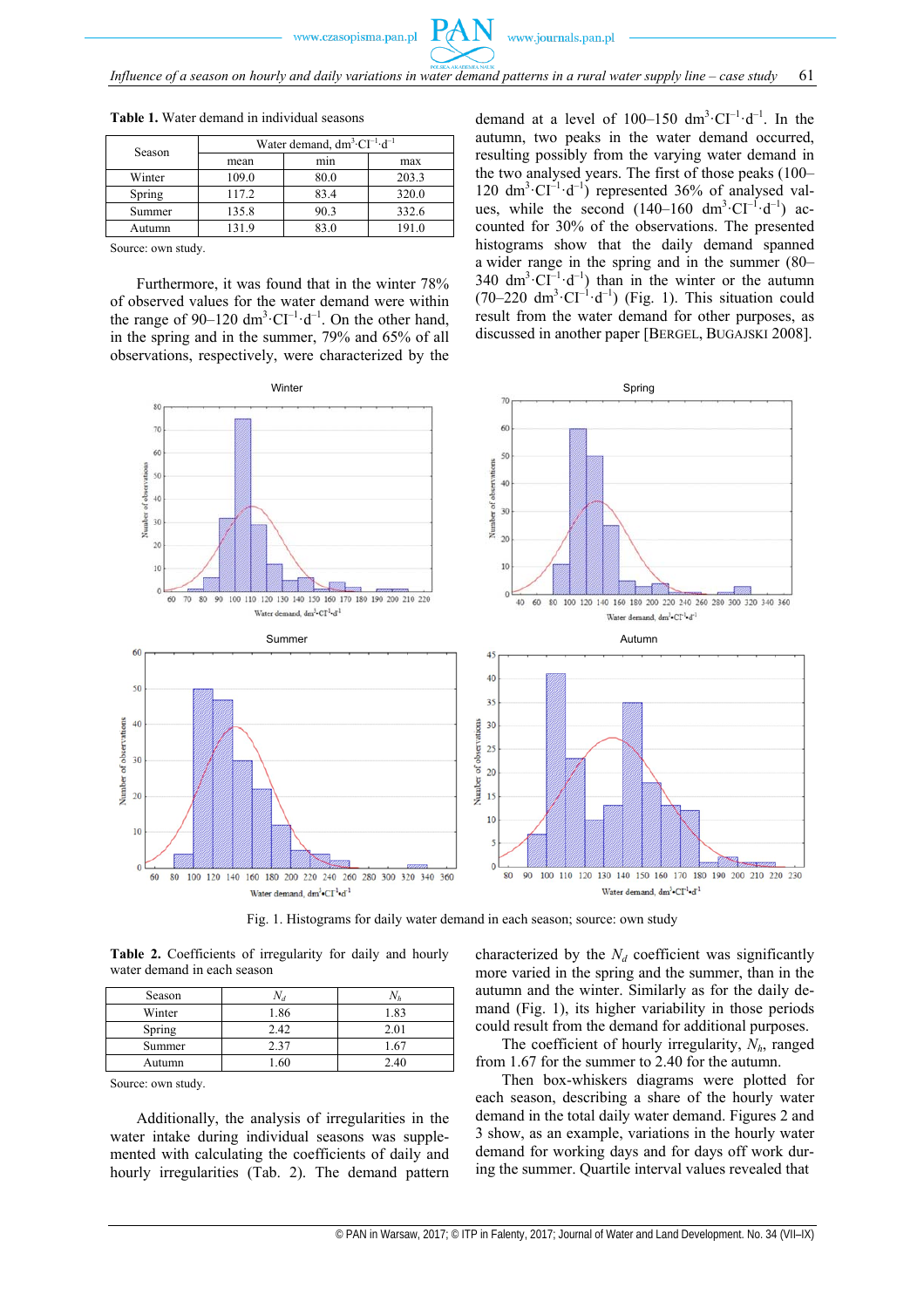

Fig. 2. A distribution of an hourly water demand on working days during a summer; source: own study



Fig. 3. A distribution of an hourly water demand on days off work during a summer; source: own study

the variation in the hourly water demand in the analysed settlement unit was more extensive on days off work than on working days. When analysing minimum and maximum percentage values of the hourly water demand it was also found that they varied significantly, both at individual hours of a day, as well as when working days were compared to days off work.

With the above calculation results considered (Figs. 2, 3), distribution patterns for the hourly water demand for working days and for days off work during the spring, the summer, the autumn and the winter were determined using the *k*-means method. The results are shown in Figures 4 and 5.

The conducted analyses showed that on days off work and on working days alike there was a morning and an evening peak in the water demand. On working days, the morning and the evening peak was at 7 a.m. and at 8 p.m., respectively, in all analysed seasons. For days off work, the morning peak occurred at 10 a.m. in the summer, the autumn and the winter, and at 9 a.m. in the spring. The evening peak on days off work fell at 8 p.m. in all seasons.

The obtained distribution patterns let us conclude that on working days the evening peak exceeded the morning peak in all analysed seasons. On the other hand, on days off work in the autumn and the winter, the morning peak exceeded the evening one, while in the summer and in the spring the morning peak was the same as the evening one.

Furthermore, the conducted analyses showed that value of the hourly water demand during the morning peak, both on working days and on days off work, was the lowest in the summer and the highest in the winter. Also during the evening peak, for both categories of days, the demand was the highest in the spring and the lowest in the autumn.

The calculations also showed that on the working days the lowest water demand between the morning and the evening peaks occurred at 2 p.m. (at 3 p.m. in the winter). For days off work, those minimum values were observed later, at 5 p.m. in the winter and the autumn, and at 4 p.m. in the summer and the spring.



Fig. 4. Mean hourly water demand on working days during each season; source: own study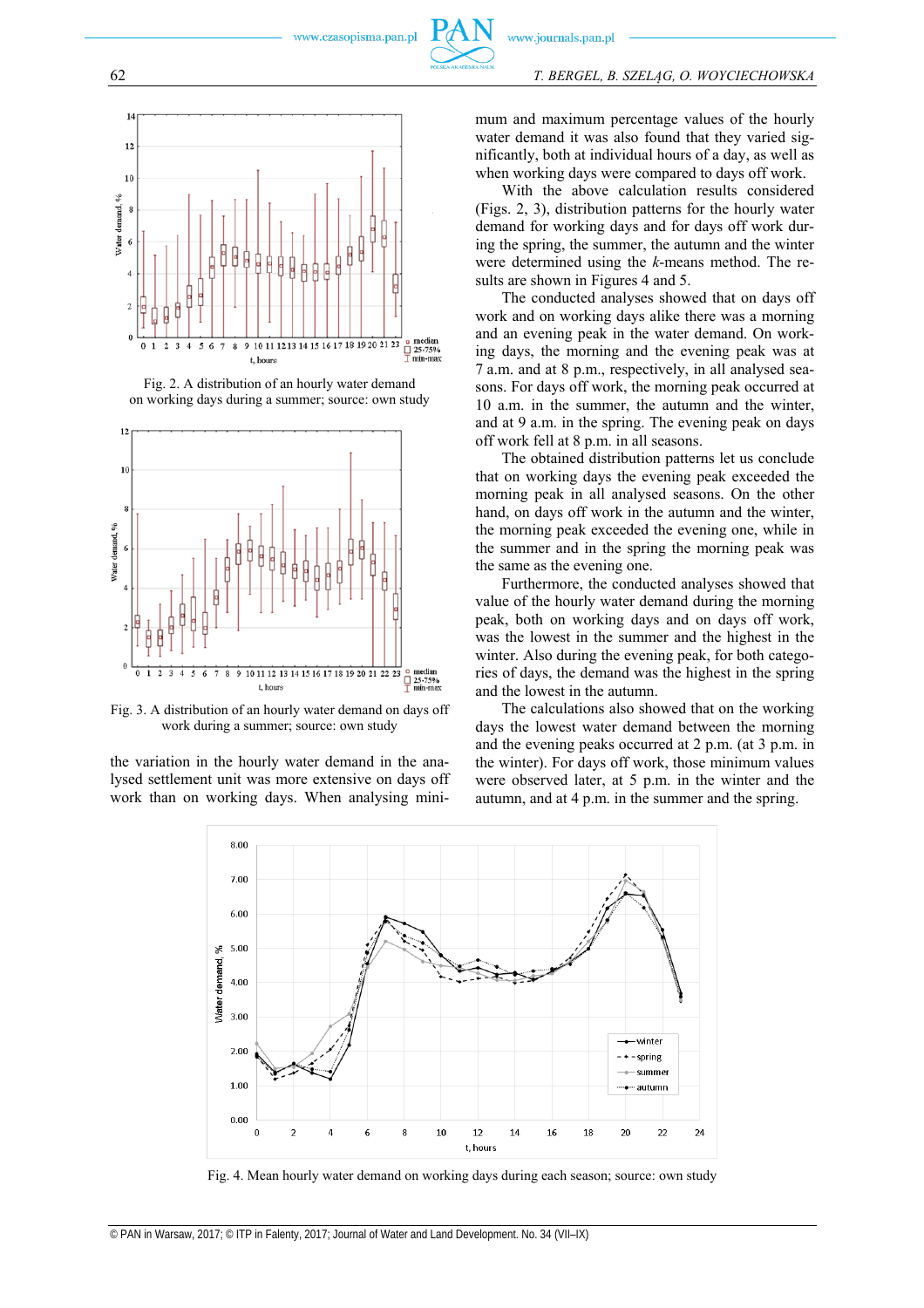www.czasopisma.pan.pl





Fig. 5. Mean hourly water demand on days off work during each season; source: own study

The final important conclusion of the conducted analysis was that during days off work the distribution patterns of the hourly water demand were very similar in the autumn and in the winter.

## **CONCLUSIONS**

1. The study conducted on the selected water supply system proved that the values of minimum, mean and maximum individual water demand were the highest in the summer and the lowest in the winter.

2. Both the volume and fluctuations in daily water demand were higher in the spring and the summer, versus the autumn and the winter. This was most probably caused by water consumption for additional purposes, specific for rural areas.

3. The established distribution of the hourly water demand was characterized by a significant variation, both at individual hours of a day, as well as when working days were compared to days off work.

4. On working days and on days off work alike there was a morning and an evening peak in the water demand.

5. The morning peak always occurred at 7 a.m. on working days, while on days off work it fell at 9 a.m. or 10 a.m., depending on the season.

6. The evening peak always fell at 8 p.m., regardless of a season or a day of a week.

7. On working days, the evening peak was always higher than the morning one, while on days off work the morning peak was higher than the evening one in the autumn and in the winter, and both peaks were the same in the spring and in the summer.



Dofinansowano ze środków Wojewódzkiego Funduszu Ochrony Środowiska i Gospodarki Wodnej w Lublinie Cofinanced by Voivodeship Fund for Environmental Protection and Water Management in Lublin

### **REFERENCES**

- AGUDELO-VERA C.M., BLOKKER E.J.M., BÜSCHER C.H., VREEBURG J.H.G. 2014. Analysing the dynamics of transitions in residential water consumption in the Netherlands. Water Science and Technology: Water Supply. Vol. 14. Iss. 5 p. 717–727.
- BALTAS E.A., MIMIKOU M.A. 2005. Climate change impacts on the water supply of Thessaloniki. International Journal of Water Resources Development. Vol. 21. Iss. 2 p. 341–353.
- BERGEL T., BUGAJSKI P. 2008. Wpływ wybranych czynników na bezzwrotne zużycie wody w gospodarstwach wiejskich [The impact of selected factors on nonreturnable water use in rural households]. Gaz, Woda i Technika Sanitarna. Nr 9 p. 60–63.
- BERGEL T., KACZOR G. 2007. Wielkość i nierównomierność poboru wody przez pojedyncze gospodarstwa wiejskie [Quantity and irregularity of water intake by individual rural households]. Infrastruktura i Ekologia Terenów Wiejskich. Nr 1 p. 125–136.
- BERGEL T., PAWEŁEK J., 2005. Struktura zużycia wody w gospodarstwach wiejskich [The structure of water consumption in rural households]. II Konferencja Naukowo-Techniczna "Błękitny San". Dynów. Związek Gmin Turystycznych Podgórza Dynowskiego p. 165– 173.